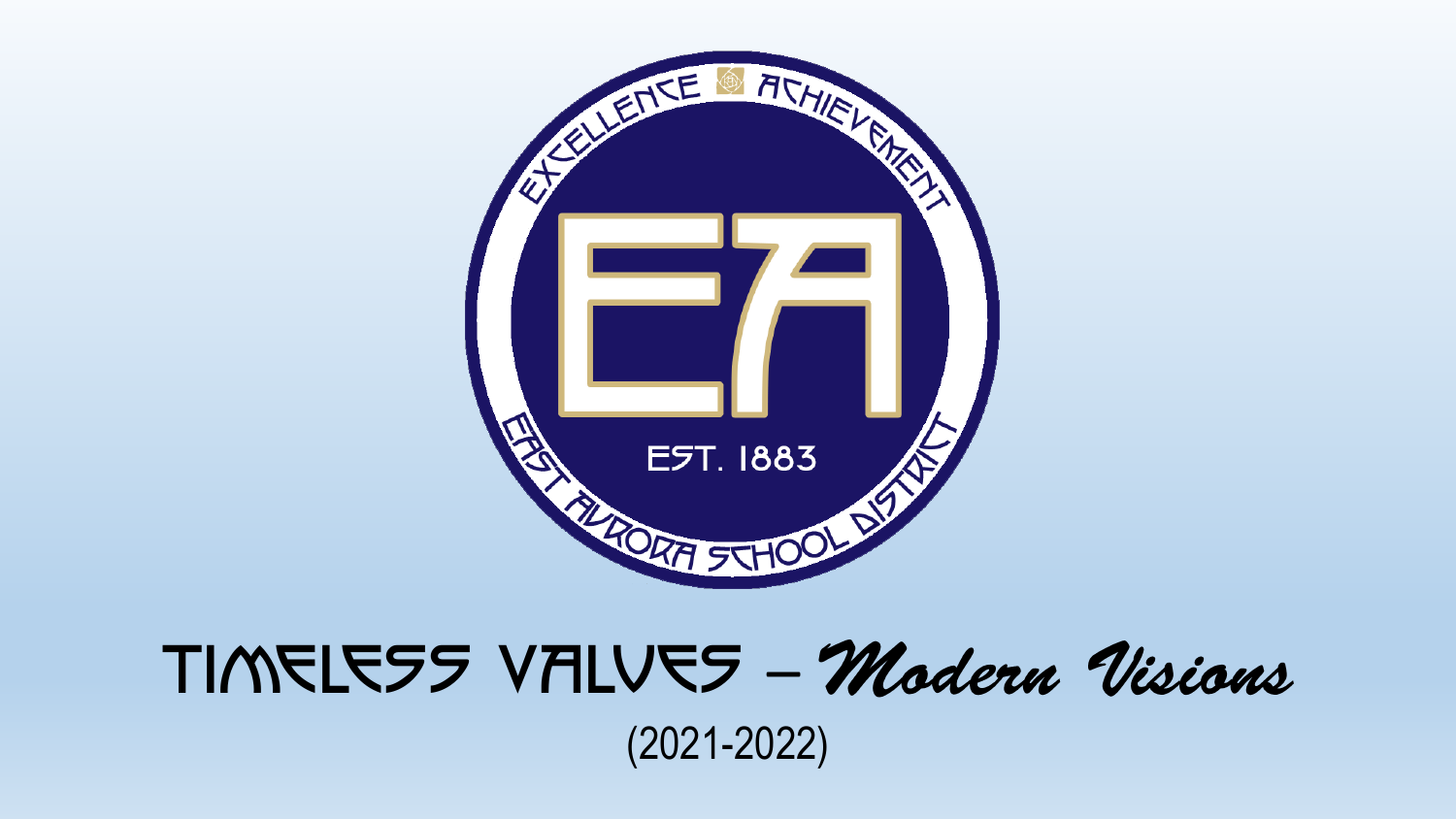### **History…**



We continue to grow:

From finite "Goals" with measurable "Objectives"…

…to identifying lasting "Values" that drive a dynamic "Vision"…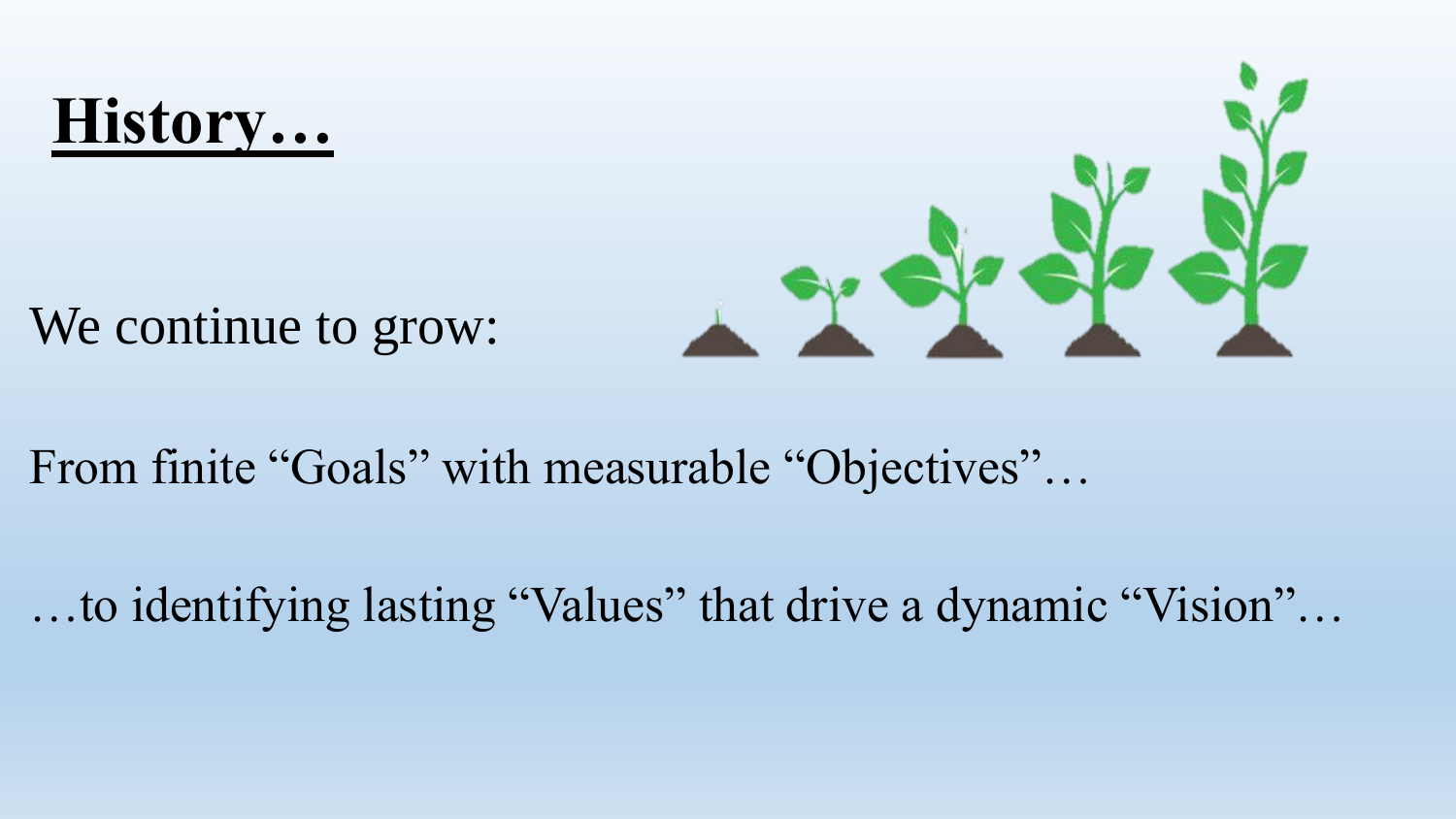### **Values & Vision Committee Purpose**

**The EAUFSD's Values and Vision Committee** is made up of District stakeholders and committed to addressing the needs of the District through continued refinement of the District's Values and it's Vision Statements. We approach our charge with open minds; focusing on goal setting, progress monitoring and out of the box thinking:

- **We will** keep ideas for the district's continued excellence progressive and up to date.
- **We will** provide students and staff members with experiences and environments aimed at creating a culture that directly supports the District's Mission Statement.
- **We will** develop and promote a vision that fosters an enriching and innovative learning environment for our students and staff.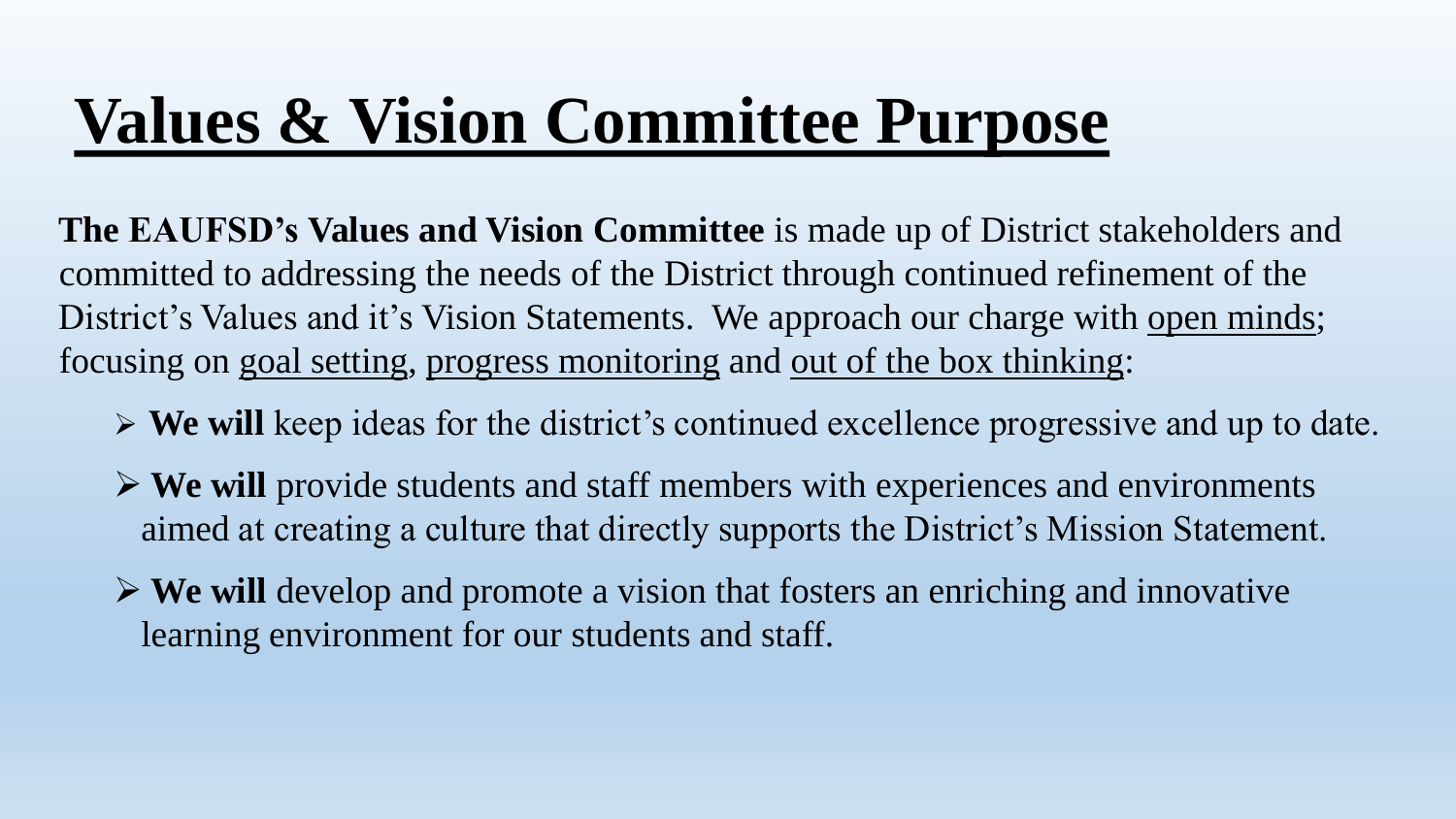## Our Values...



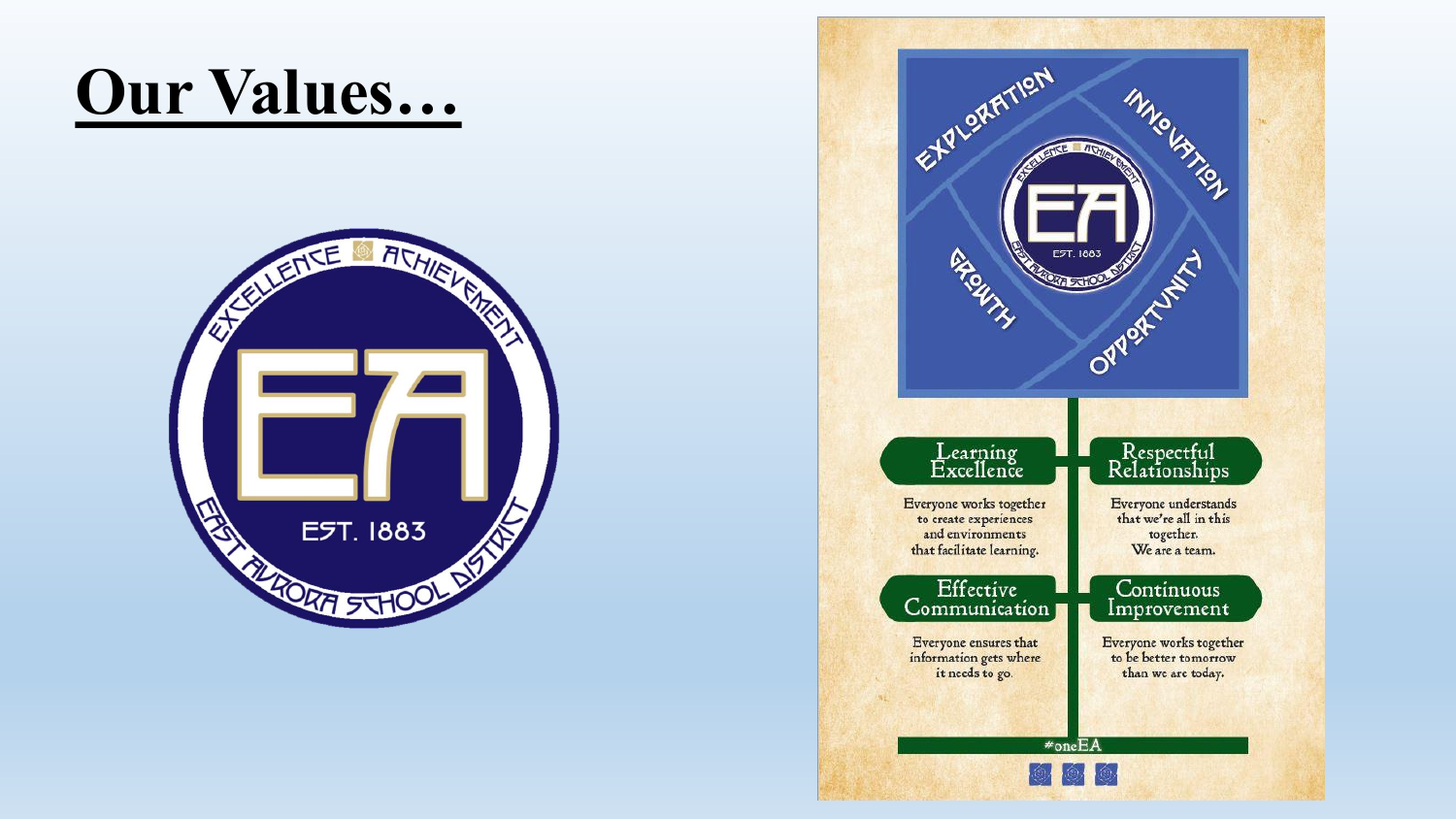# **Vision for 2021-2022**

### **Social Emotional Learning (SEL)**

We began this summer with a trainer from BOCES who worked with our administrators, teachers, counselors, social workers and psychologists. This was followed by a presentation to the entire staff on Opening Day. Currently, a school climate survey is being built and will be administered in March to students, staff and parents. Our Director of Curriculum and Instruction, Director of Pupil Services along with our counselors and social workers reviewed 5 SEL lesson-based programs in mid-January. We are piloting two programs and will make a final decision within the next two months.

#### **Restorative Justice**

We have teamed up with consultant Lori DeCarlo and are planning two leadership trainings this spring followed by an implementation team training in the summer which will include administrators, counseling/social workers/psychologists, staff and teachers. We are also planning to bring in a keynote speaker in September/October focusing on what Restorative Justice is and why it works for the entire school community.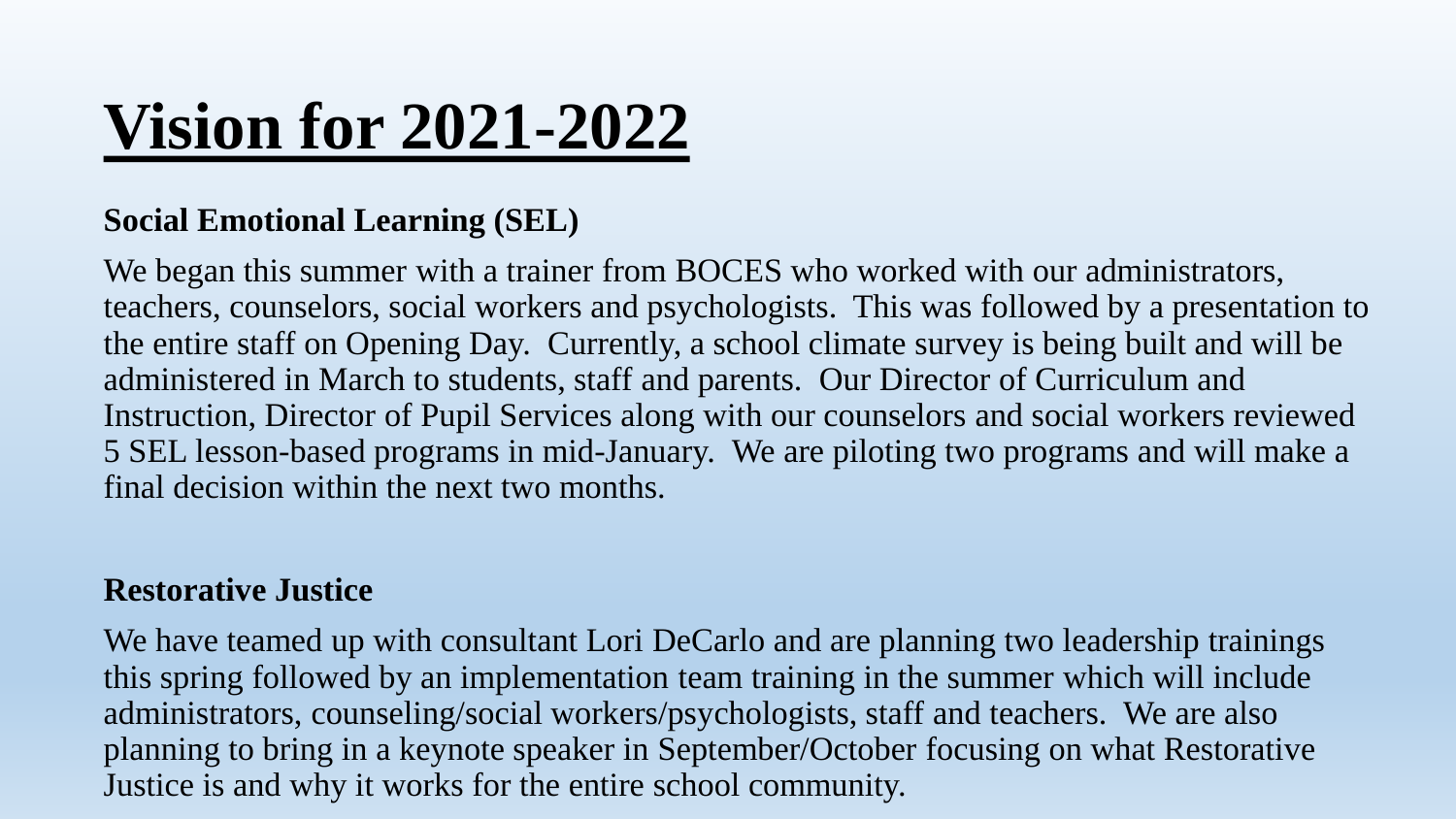## **Vision for 2021-2022 cont.**

### **Diversity, Equity and Inclusion (DEI)**

The New York State Board of Regents launched an initiative to advance diversity, equity and inclusion in schools across the New York State. As first steps in the initiative, the Board released a policy statement and a draft framework for all schools in New York State to develop practices that advance diversity, equity and inclusion as a priority in their schools.

We are working with a consultant from Erie 1 BOCES, who will start by presenting the DEI framework to the District Curriculum Instruction Committee. Members will then turnkey with their teams. Following, we will create professional development opportunities for staff for the coming school year. I was asked to sit on a committee for Erie 2 BOCES to help develop a DEI program for the component districts.

#### **Boys and Girls Club Academic Assistance Grant**

We are working with Executive Director Gary Schtrum to offer academic tutoring at the B&G Club. Scholarships will be available. Ms. Pantoja and Mr. Librock are working with Mr. Schtrum to recruit the tutors so the program can begin this spring.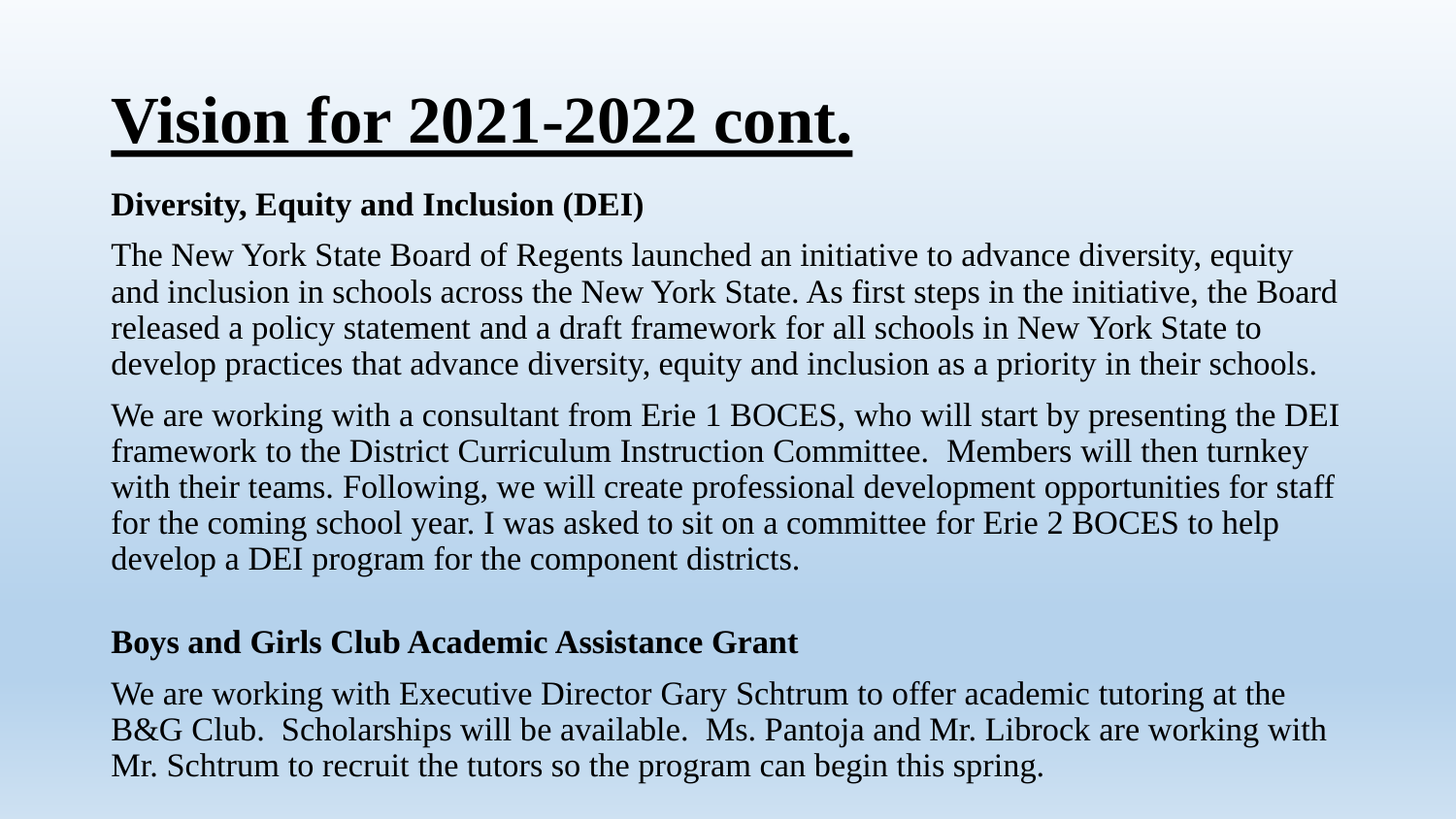## **Vision for 2021-2022 cont.**

#### **PTO Parent Speaker Series**

Dr. Delaney Ruston who is the documentary filmmaker of Screenagers will be conducting five student presentations and one parent presentation (Mon. March 7<sup>th</sup> at 7pm). Her presentation will focus on the effects of screen time, how to balance it as an adult and how to manage it when it comes to your children. We partnered with Orchard Park CSD and a second parent presentation will take place in Orchard Park on March 9<sup>th</sup>. East Aurora parents can attend either presentation.

#### **Superintendent's Student Advisory**

I have been working with Mr. Brown and Mr. Roberts to identify students in grades 7-12 to sit on an advisory panel. The purpose is to better engage our student body in the development of our Vision with the goal of improving all aspects of their schooling experience.